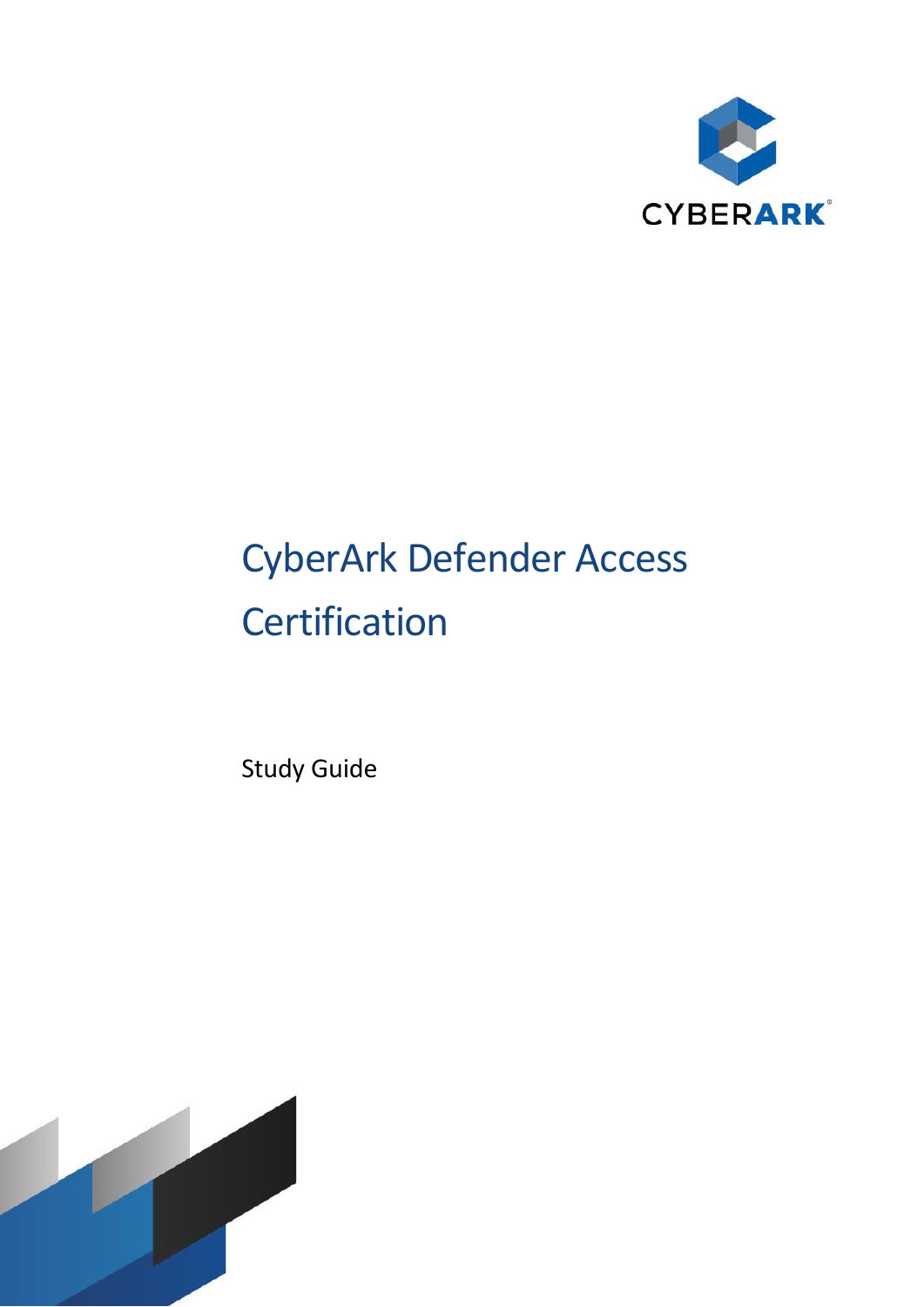# **Exam Objectives**

The CyberArk Defender - Access Certification tests for the practical knowledge and technical skills to maintain day-to-day operations and to support the on-going maintenance of the CyberArk Access solution.

# **Exam Content**

The CyberArk Access Certification tests examanees ability to perform the following tasks in six knowledge domains.

#### **Manage Users**

- Describe key functionality available in the CyberArk Identity Admin Portal.
- Identify, describe and assign users to roles.
- Describe how to add and manage users.
- Identify and describe dashboards.
- Identify and manage reports.
- Perform CyberArk Identity Connector tasks.
- Identify information available in the User Portal and how to access it.
- **E** Identify basic user management problems and how to resolve them.

## **Configure application for SSO**

- Describe the use of the App Gateway.
- Deploy applications.
- Add applications for SSO from the app catalog, such as Office 365, Salesforce
- Add custom applications.
- Add a custom application using standard protocols such as SAML, WS-Fed and OIDC
- Compare and contrast IDP versus SP initiated logins
- Identify basic SSO issues and how to resolve them.

#### **Configure policies**

- Manage user security policies.
- Manage end point policies.
- Manage authentication policies.
- Block IP addresses from accessing Identity
- Manage application policies

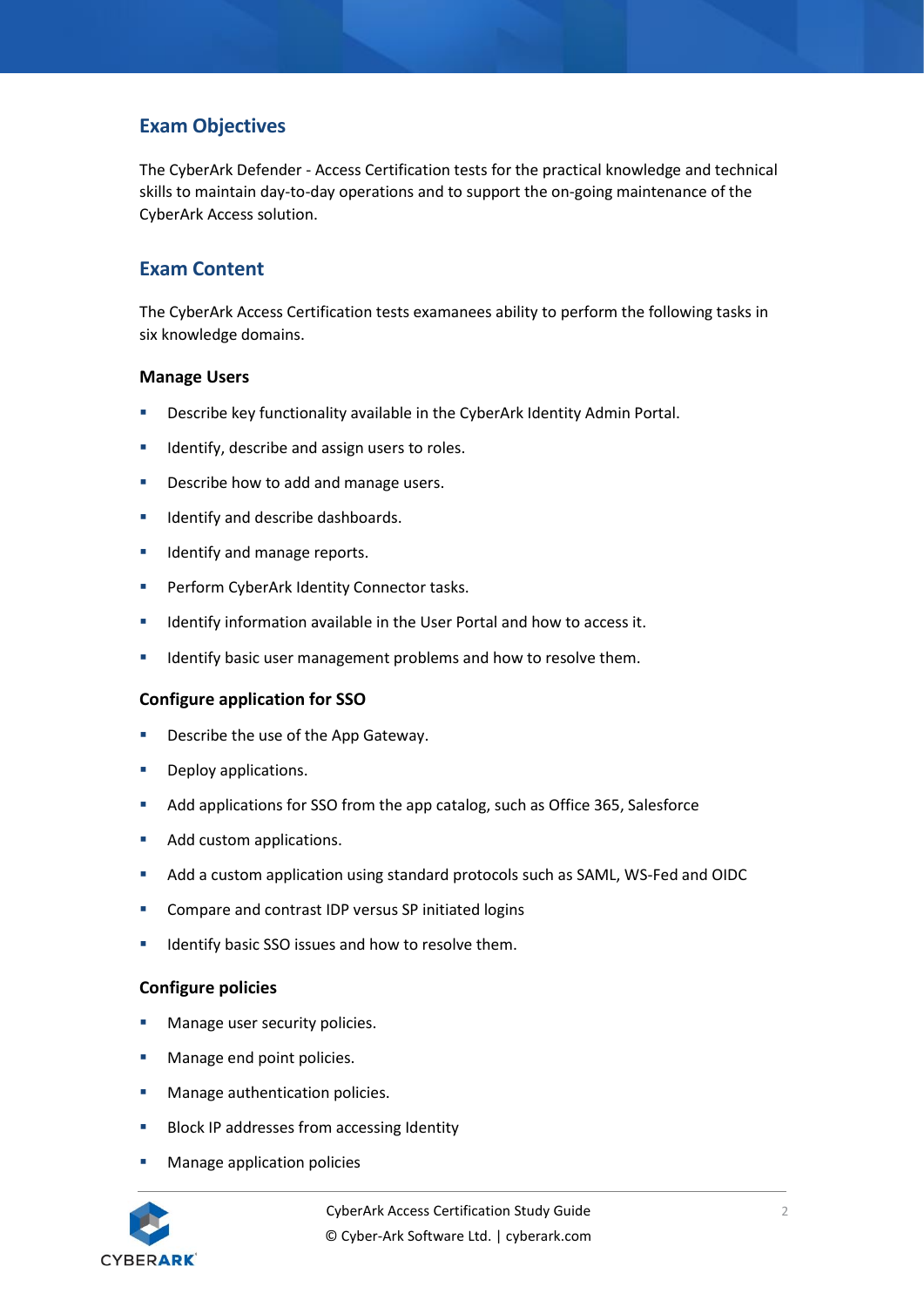**E** Identify policy configuration issues and how to resolve them.

# **Configure Adaptive Multi-Factor Authentication (MFA)**

- **■** Identify and describe the fundamentals of securing access with adaptive MFA.
- Describe various configurations to minimize MFA prompts.
- Identify and describe MFA filter options.
- **■** Identify and describe MFA use cases.
- **E** Identify and describe steps to install CyberArk Authenticator desktop app.
- **E** Describe what to do if you forget your CyberArk Authenticator pin.
- Identify supported MFA types.
- Describe how to enroll a mobile device.
- Temporarily suspend MFA.
- Identify and configure UBA (User Behavior Analytics).
- Generate risk analysis reports.
- Investigate and report user-risk.
- Identify adaptive MFA issues and how to resolve them.

#### **Manage Endpoints**

- Manage certificates and credentials.
- Describe how to enroll CyberArk Identity Windows Device Trust.
- Identify and resolve end point enrollment issues.

## **Identify and configure LCM (Life Cycle Management) use cases**

- Create and delete users in provisioning enabled web applications (outbound provisioning).
- **■** Import user identity data from supported external systems, such as Human Capital Management System (inbound provisioning).
- Identify and describe how LCM works.
- Identify connectors and describe their use.
- Identify and resolve LCM provisioning issues.

# **Study Resources**

CyberArk provides a number of resources to prepare for the Access Exam